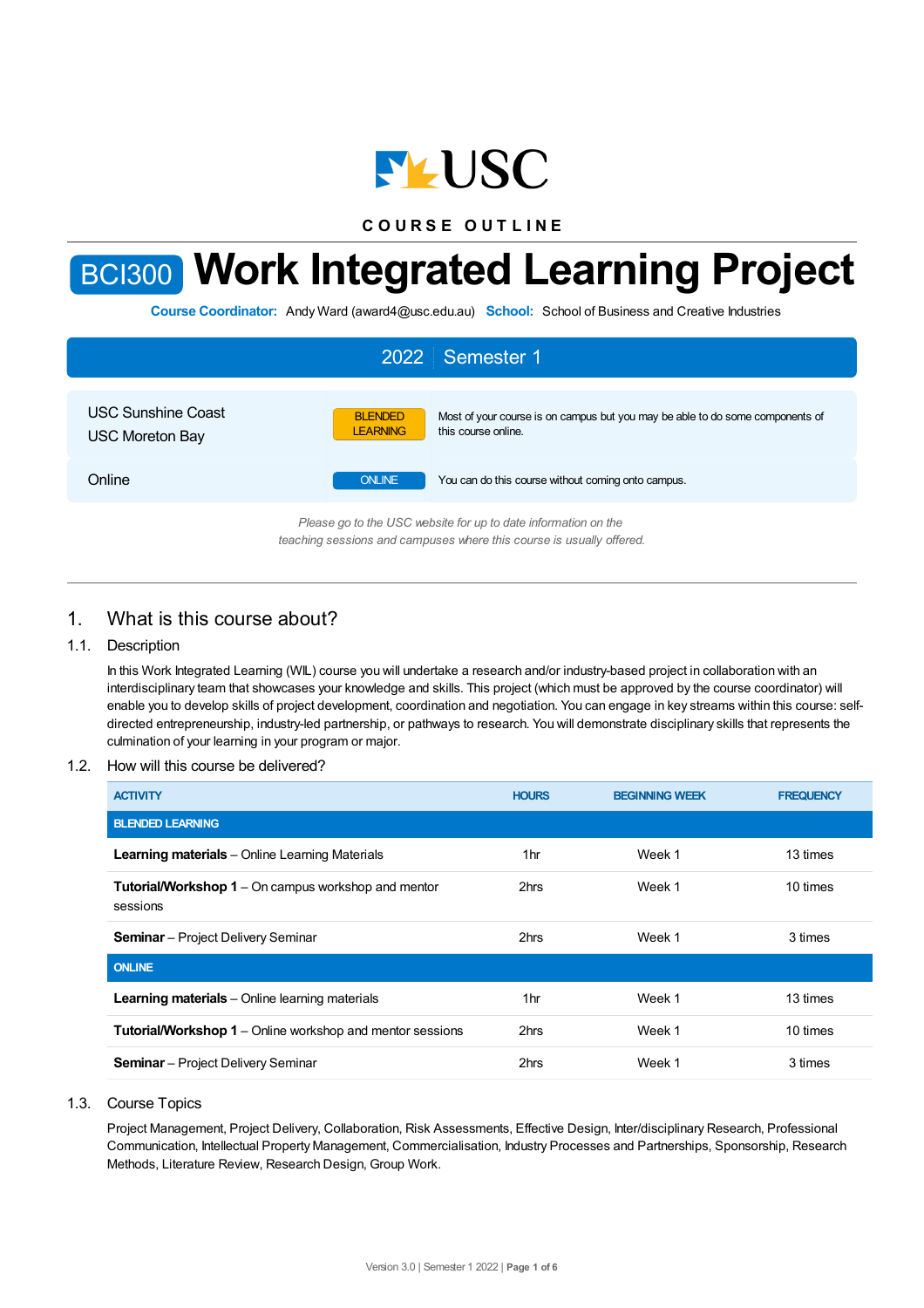# 2. What level is this course?

## 300 Level (Graduate)

Demonstrating coherence and breadth or depth of knowledge and skills. Independent application of knowledge and skills in unfamiliar contexts. Meeting professional requirements and AQF descriptors for the degree. May require pre-requisites where discipline specific introductory or developing knowledge or skills is necessary. Normally undertaken in the third or fourth full-time study year of an undergraduate program.

# 3. What is the unit value of this course?

12 units

# 4. How does this course contribute to my learning?

|                                                                   | <b>COURSE LEARNING OUTCOMES</b>                                                                                                                               | <b>GRADUATE QUALITIES MAPPING</b>                                      | PROFESSIONAL STANDARD MAPPING                                   |  |
|-------------------------------------------------------------------|---------------------------------------------------------------------------------------------------------------------------------------------------------------|------------------------------------------------------------------------|-----------------------------------------------------------------|--|
| On successful completion of this course, you<br>should be able to |                                                                                                                                                               | Completing these tasks successfully will<br>contribute to you becoming | Association to Advance Collegiate Schools of<br><b>Business</b> |  |
|                                                                   | Apply creative project development,<br>research, project management and<br>inter/disciplinary skills.                                                         | Empowered                                                              | PC6.2 - Discipline Knowledge                                    |  |
| 2                                                                 | Critically evaluate industry models and<br>use theoretical knowledge to develop<br>and deploy strategies and research to<br>address a problem or opportunity. | Creative and critical thinker                                          | PC3.1 - Problem Solving                                         |  |
| 3                                                                 | Communicate knowledge, concepts and<br>creative ideas to various audiences and<br>stakeholders.                                                               | Empowered                                                              | PC1.1 - Written Communication                                   |  |
|                                                                   | Conceptualise, develop and deploy<br>commercialisation strategies through<br>identified industry-facing processes or<br>partnerships.                         | Engaged                                                                | PC3 - Creative and Critical Thinking                            |  |

# 5. Am Ieligible to enrol in this course?

Refer to the USC [Glossary](https://www.usc.edu.au/about/policies-and-procedures/glossary-of-terms-for-policy-and-procedures) of terms for definitions of "pre-requisites, co-requisites and anti-requisites".

## 5.1. Pre-requisites

Successful completion of 192 unit with your degree including at least 6 courses in your nominated major where applicable. GPA restriction for students enrolled in the Research stream.

## 5.2. Co-requisites

Not applicable

5.3. Anti-requisites

CMN311, CMN312, CMN313, CMN316 or ENT311

5.4. Specific assumed prior knowledge and skills (where applicable)

Not applicable

# 6. How am Igoing to be assessed?

6.1. Grading Scale

## Standard Grading (GRD)

High Distinction (HD), Distinction (DN), Credit (CR), Pass (PS), Fail (FL).

6.2. Details of early feedback on progress

An opportunity exists in every workshop to produce and perform creative pieces individually and/or in small peer groups. However, in Week 4 students will received feedback from tutors.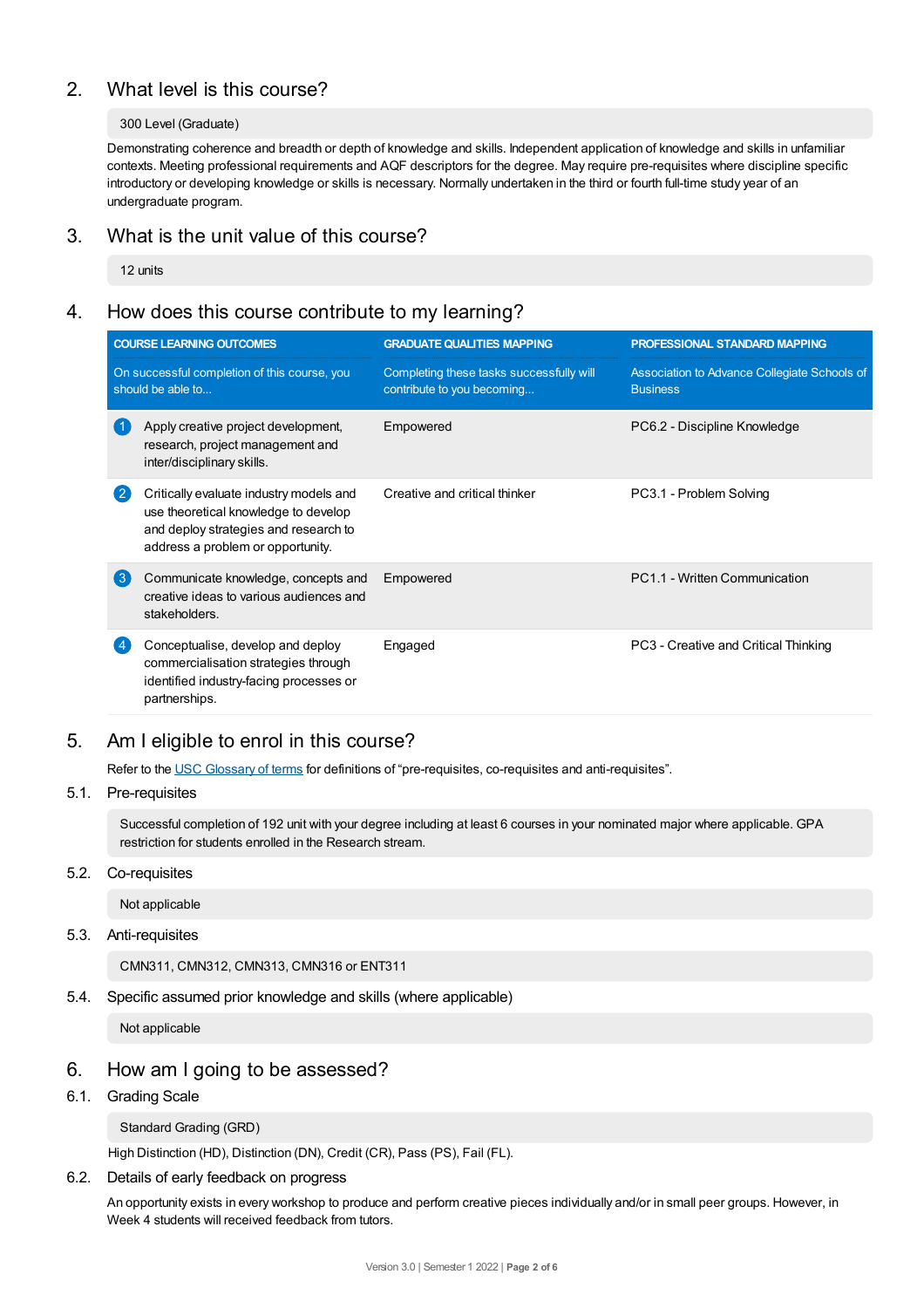## 6.3. Assessment tasks

| <b>DELIVERY</b><br><b>MODE</b> | <b>TASK</b><br>NO. | <b>ASSESSMENT</b><br><b>PRODUCT</b>                     | <b>INDIVIDUAL</b><br><b>OR GROUP</b> | <b>WEIGHTING</b><br>$\%$ | <b>WHAT IS THE</b><br><b>DURATION /</b><br>LENGTH?                                         | <b>WHEN SHOULD I</b><br>SUBMIT? | <b>WHERE SHOULD I</b><br><b>SUBMIT IT?</b>                      |
|--------------------------------|--------------------|---------------------------------------------------------|--------------------------------------|--------------------------|--------------------------------------------------------------------------------------------|---------------------------------|-----------------------------------------------------------------|
| All                            | 1                  | Artefact -<br>Professional, and<br><b>Written Piece</b> | Group                                | 25%                      | 1500 words<br>or equivalent                                                                | Week 5                          | <b>Online Assignment</b><br>Submission with<br>plagiarism check |
| All                            | 2                  | Negotiated<br>Assessment                                | Individual                           | 40%                      | 2000 words<br>or equivalent                                                                | Refer to Format                 | To be Negotiated                                                |
| All                            | 3                  | Artefact -<br>Professional, and<br><b>Written Piece</b> | Individual or<br>Group               | 35%                      | Scale or<br>length of<br>project to be<br>negotiated<br>with the<br>Course<br>Coordinator. | Week 13                         | Online Assignment<br>Submission with<br>plagiarism check        |

# **All - Assessment Task 1:** Project Plan

| <b>GOAL:</b>     | You will collaborate with a multidisciplinary team or liaise with your supervisor to develop a project plan. You will identify,<br>discuss and negotiate a creative or entrepreneurial outcome or research project designed to address an articulated<br>problem, opportunity or gap. Key concepts and practices of ideation, teamwork, self-reflection and creative planning are<br>part of this work if working in a multidisciplinary team.                                                                                                                                                                       |                                                                                                                                                                                                                                                        |                                     |  |  |  |
|------------------|----------------------------------------------------------------------------------------------------------------------------------------------------------------------------------------------------------------------------------------------------------------------------------------------------------------------------------------------------------------------------------------------------------------------------------------------------------------------------------------------------------------------------------------------------------------------------------------------------------------------|--------------------------------------------------------------------------------------------------------------------------------------------------------------------------------------------------------------------------------------------------------|-------------------------------------|--|--|--|
| <b>PRODUCT:</b>  | Artefact - Professional, and Written Piece                                                                                                                                                                                                                                                                                                                                                                                                                                                                                                                                                                           |                                                                                                                                                                                                                                                        |                                     |  |  |  |
| <b>FORMAT:</b>   | A. The project plan must use specific skills and competencies of the team member across business and creative<br>industries. The multidisciplinary team project plan must include a project overview, risk assessment, team profiles,<br>schedule for completion, deliverables and a summary of how tasks and time will be managed.<br><b>OR</b><br>B. A research project plan must include a background review of literature, research problem, impact/significance,<br>objectives and timeline.<br>The assignment should be submitted in a written format via Canvas. The format can be negotiated with the Course |                                                                                                                                                                                                                                                        |                                     |  |  |  |
|                  | Coordinator.                                                                                                                                                                                                                                                                                                                                                                                                                                                                                                                                                                                                         |                                                                                                                                                                                                                                                        |                                     |  |  |  |
|                  |                                                                                                                                                                                                                                                                                                                                                                                                                                                                                                                                                                                                                      |                                                                                                                                                                                                                                                        |                                     |  |  |  |
| <b>CRITERIA:</b> | No.                                                                                                                                                                                                                                                                                                                                                                                                                                                                                                                                                                                                                  |                                                                                                                                                                                                                                                        | <b>Learning Outcome</b><br>assessed |  |  |  |
|                  | 1                                                                                                                                                                                                                                                                                                                                                                                                                                                                                                                                                                                                                    | Critical evaluation of a problem or opportunity in an identified market, practice, sector or<br>community                                                                                                                                              | 2                                   |  |  |  |
|                  | 2                                                                                                                                                                                                                                                                                                                                                                                                                                                                                                                                                                                                                    | Applying high-level industry-facing communication in a realisable proposed project and<br>associated schedule; or applying advanced research skills to identify a research problem,<br>the scale and/or impact of the problem and research question/s. | 3<br>0                              |  |  |  |
|                  | 3                                                                                                                                                                                                                                                                                                                                                                                                                                                                                                                                                                                                                    | Evaluation of the theoretical and discipline specific skills or approach needed to plan for<br>and deliver a project                                                                                                                                   | $(2)$ $(3)$                         |  |  |  |
|                  | 4                                                                                                                                                                                                                                                                                                                                                                                                                                                                                                                                                                                                                    | Communication and role delegation of roles as per the project management strategy                                                                                                                                                                      | $\left[3\right]$                    |  |  |  |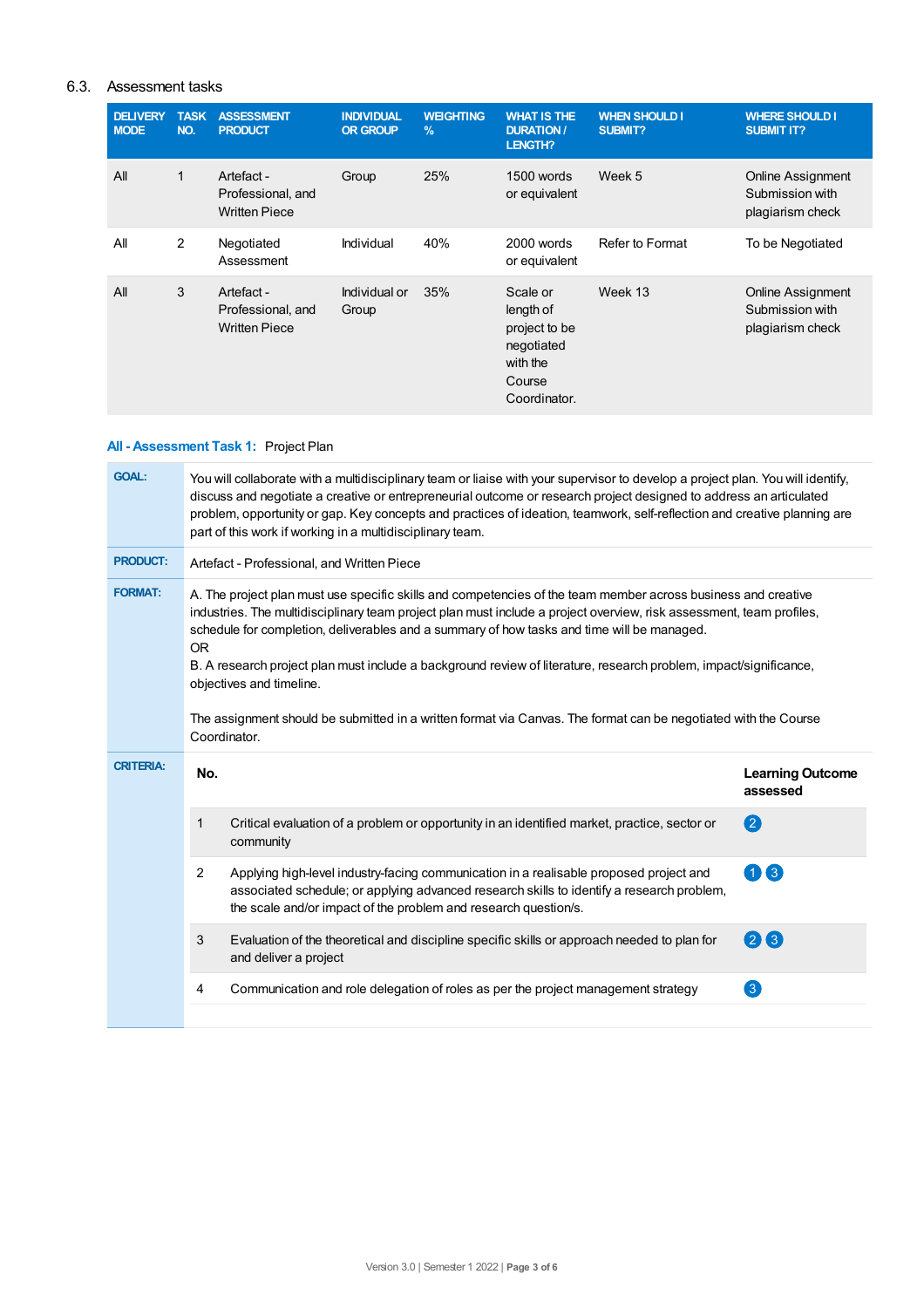**All - Assessment Task 2:** Portfolio, Reflexive Journal, Literature Review or Handover Document

| <b>GOAL:</b>     | The Major Interdisciplinary Project is a complex group task and you are personally responsible for the success of your<br>collaborative project. In this task, your work may be subject to peer evaluation as your work progresses. This task requires<br>you to document, record and evidence your own work and contributions to the project. The goal of this task is to<br>demonstrate ethical project management, collaboration and input. The research stream will require you to situate your<br>project within existing academic knowledge through the development of a literature review. |                                                                                                                                                                                                          |                                     |  |  |
|------------------|---------------------------------------------------------------------------------------------------------------------------------------------------------------------------------------------------------------------------------------------------------------------------------------------------------------------------------------------------------------------------------------------------------------------------------------------------------------------------------------------------------------------------------------------------------------------------------------------------|----------------------------------------------------------------------------------------------------------------------------------------------------------------------------------------------------------|-------------------------------------|--|--|
| <b>PRODUCT:</b>  | <b>Negotiated Assessment</b>                                                                                                                                                                                                                                                                                                                                                                                                                                                                                                                                                                      |                                                                                                                                                                                                          |                                     |  |  |
| <b>FORMAT:</b>   | The project portfolio and report may take different forms and may use various media to document your contributions. You<br>may also use project management software, charts, graphs or any other relevant format/tools negotiated with your Course<br>Coordinator. Submission date to be negotiated individually.                                                                                                                                                                                                                                                                                 |                                                                                                                                                                                                          |                                     |  |  |
| <b>CRITERIA:</b> | No.                                                                                                                                                                                                                                                                                                                                                                                                                                                                                                                                                                                               |                                                                                                                                                                                                          | <b>Learning Outcome</b><br>assessed |  |  |
|                  | 1                                                                                                                                                                                                                                                                                                                                                                                                                                                                                                                                                                                                 | Critical evaluation of your individual contribution; or field of inquiry literature to address a<br>problem or solution                                                                                  | 2                                   |  |  |
|                  | 2                                                                                                                                                                                                                                                                                                                                                                                                                                                                                                                                                                                                 | Implementation of planning and time management or appropriate; or appropriate<br>referencing style and format                                                                                            |                                     |  |  |
|                  | 3                                                                                                                                                                                                                                                                                                                                                                                                                                                                                                                                                                                                 | Communication and reflection on project experiences and application of disciplinary<br>knowledge and skills to the project; or ability to reflect on literature as it relates to the<br>research problem | (2)3                                |  |  |
|                  | 4                                                                                                                                                                                                                                                                                                                                                                                                                                                                                                                                                                                                 | Use of research to appropriately refine a process, project, or literature review                                                                                                                         | $\left 2\right\rangle$              |  |  |
|                  | 5                                                                                                                                                                                                                                                                                                                                                                                                                                                                                                                                                                                                 | Application of disciplinary skills and professional communication                                                                                                                                        |                                     |  |  |
|                  |                                                                                                                                                                                                                                                                                                                                                                                                                                                                                                                                                                                                   |                                                                                                                                                                                                          |                                     |  |  |

## **All - Assessment Task 3:** Artefact or project outcome

| <b>GOAL:</b>     | The goal of this task is to present your final project outcome and demonstrate discipline specific expertise. |                                                                                                                                                                                                                                                                                                                                                                                                                                                                                                |                                     |  |  |
|------------------|---------------------------------------------------------------------------------------------------------------|------------------------------------------------------------------------------------------------------------------------------------------------------------------------------------------------------------------------------------------------------------------------------------------------------------------------------------------------------------------------------------------------------------------------------------------------------------------------------------------------|-------------------------------------|--|--|
| <b>PRODUCT:</b>  | Artefact - Professional, and Written Piece                                                                    |                                                                                                                                                                                                                                                                                                                                                                                                                                                                                                |                                     |  |  |
| <b>FORMAT:</b>   | event.                                                                                                        | The format of your presentation/portfolio will depend on your project and must be negotiated with the Course Coordinator<br>and supervisor. As a group, or individually, you will present or exhibit your project's final outcome to a designated<br>audience. You will use relevant professional and/or academic presentation tools and should demonstrate effective<br>communication. This may include a research proposal, exhibition, concert, conference, marketing campaign, product, or |                                     |  |  |
| <b>CRITERIA:</b> | No.                                                                                                           |                                                                                                                                                                                                                                                                                                                                                                                                                                                                                                | <b>Learning Outcome</b><br>assessed |  |  |
|                  | 1                                                                                                             | Application of discipline specific skills to develop an effective project that addresses a<br>problem or opportunity                                                                                                                                                                                                                                                                                                                                                                           | $\left( 1 \right)$                  |  |  |
|                  | 2                                                                                                             | Communication of industry or research knowledge attainment during the project                                                                                                                                                                                                                                                                                                                                                                                                                  | $\left(3\right)$                    |  |  |
|                  | 3                                                                                                             | Critical and creative evaluation, thinking, communication and practice                                                                                                                                                                                                                                                                                                                                                                                                                         | $\left( 2\right)$                   |  |  |
|                  | 4                                                                                                             | Implementation and execution of relevant and appropriate<br>project/exhibition/presentation/research proposal                                                                                                                                                                                                                                                                                                                                                                                  | $\overline{4}$                      |  |  |
|                  | 5                                                                                                             | Implementation and engagement of exhibition/presentation audiences                                                                                                                                                                                                                                                                                                                                                                                                                             | $\overline{4}$                      |  |  |
|                  |                                                                                                               |                                                                                                                                                                                                                                                                                                                                                                                                                                                                                                |                                     |  |  |

# 7. Directed study hours

A 12-unit course will have total of 150 learning hours which will include directed study hours (including online if required), self-directed learning and completion of assessable tasks. Directed study hours may vary by location. Student workload is calculated at 12.5 learning hours per one unit.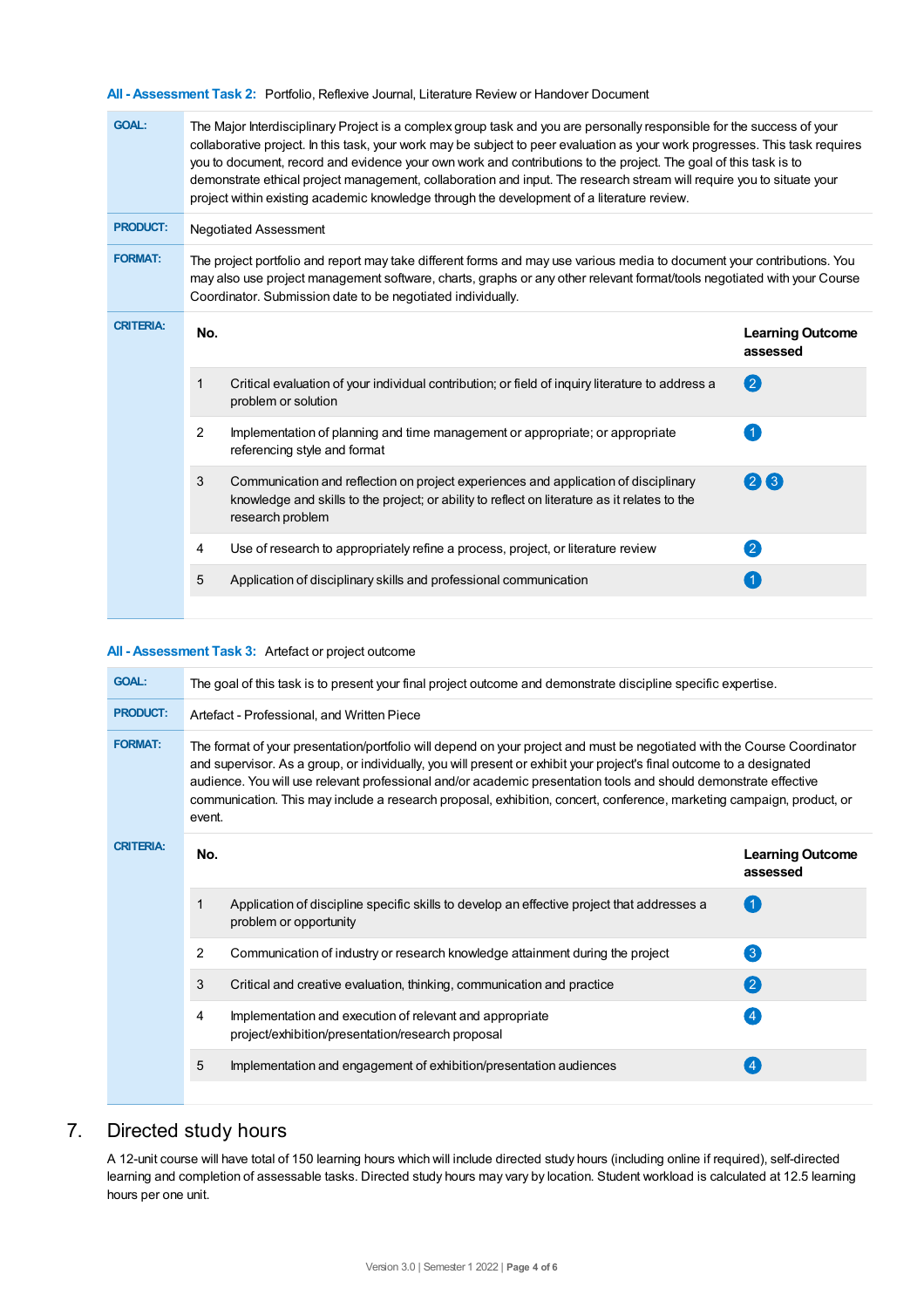# 8. What resources do I need to undertake this course?

Please note: Course information, including specific information of recommended readings, learning activities, resources, weekly readings, etc. are available on the course Canvas site– Please log in as soon as possible.

## 8.1. Prescribed text(s) or course reader

There are no required/recommended resources for this course.

## 8.2. Specific requirements

You are expected to make yourself available for autonomous group peer workgroup sessions in addition to your timetabled workshops. You may be required to attended seminars or additional timetabled and non-timetabled sessions throughout semester. You must therefore consider your availability on evenings and weekends as well as normal working hours. While some coursework may be deliverable online, in the case of performed works and physical artefacts you may be required to attend in-person development sessions.

Such time as required in the first three weeks to establish the foundation for the project/activity in consultation with the academic and industry supervisors. Once your project is approved, you are expected to complete a total of 96 hours at/with the organisation, which is the equivalent of one working day, or 8 hours per week for 12 weeks. These arrangements may vary (e.g. 2 days some weeks increasing to 3 days for some weeks) depending upon your study timetable, external supervisor's assessment of your knowledge level or practical experience and the time needed each week to complete tasks needed of the external supervisor's specific client(s). Progress checks also occur several times during the semester whilst you're with the organisation.

In the research stream of this project, you may be required to partake in content-based workshops. In these workshops, your supervisor will allocate a timetabled weekly session for you to develop your understanding of research design, methodology, literature reviews and more.

## 9. How are risks managed in this course?

Health and safety risks for this course have been assessed as low. It is your responsibility to review course material, search online, discuss with lecturers and peers and understand the health and safety risks associated with your specific course of study and to familiarise yourself with the University's general health and safety principles by reviewing the online [induction](https://online.usc.edu.au/webapps/blackboard/content/listContentEditable.jsp?content_id=_632657_1&course_id=_14432_1) training for students, and following the instructions of the University staff.

# 10. What administrative information is relevant to this course?

### 10.1. Assessment: Academic Integrity

Academic integrity is the ethical standard of university participation. It ensures that students graduate as a result of proving they are competent in their discipline. This is integral in maintaining the value of academic qualifications. Each industry has expectations and standards of the skills and knowledge within that discipline and these are reflected in assessment.

Academic integrity means that you do not engage in any activity that is considered to be academic fraud; including plagiarism, collusion or outsourcing any part of any assessment item to any other person. You are expected to be honest and ethical by completing all work yourself and indicating in your work which ideas and information were developed by you and which were taken from others. You cannot provide your assessment work to others.You are also expected to provide evidence of wide and critical reading, usually by using appropriate academic references.

In order to minimise incidents of academic fraud, this course may require that some of its assessment tasks, when submitted to Canvas, are electronically checked through Turnitin. This software allows for text comparisons to be made between your submitted assessment item and all other work to which Turnitin has access.

### 10.2. Assessment: Additional Requirements

Your eligibility for supplementary assessment in a course is dependent of the following conditions applying:

- a) The final mark is in the percentage range 47% to 49.4%
- b) The course is graded using the Standard Grading scale
- c) You have not failed an assessment task in the course due to academic misconduct

## 10.3. Assessment: Submission penalties

You must contact your Course Coordinator and provide the required documentation if you require an extension or alternate assessment.

## 10.4. SafeUSC

USC is committed to a culture of respect and providing a safe and supportive environment for all members of our community. For immediate assistance on campus contact SafeUSC by phone: 07 [5430](tel:07%205430%201168) 1168 or using the [SafeZone](https://www.safezoneapp.com) app. For general enquires contact the SafeUSC team by phone 07 [5456](tel:07%205456%203864) 3864 or email [safe@usc.edu.au](mailto:safe@usc.edu.au).

The SafeUSC Specialist Service is a Student Wellbeing service that provides free and confidential support to students who may have experienced or observed behaviour that could cause fear, offence or trauma. To contact the service call 07 [5430](tel:07%205430%201226) 1226 or email [studentwellbeing@usc.edu.au](mailto:studentwellbeing@usc.edu.au).